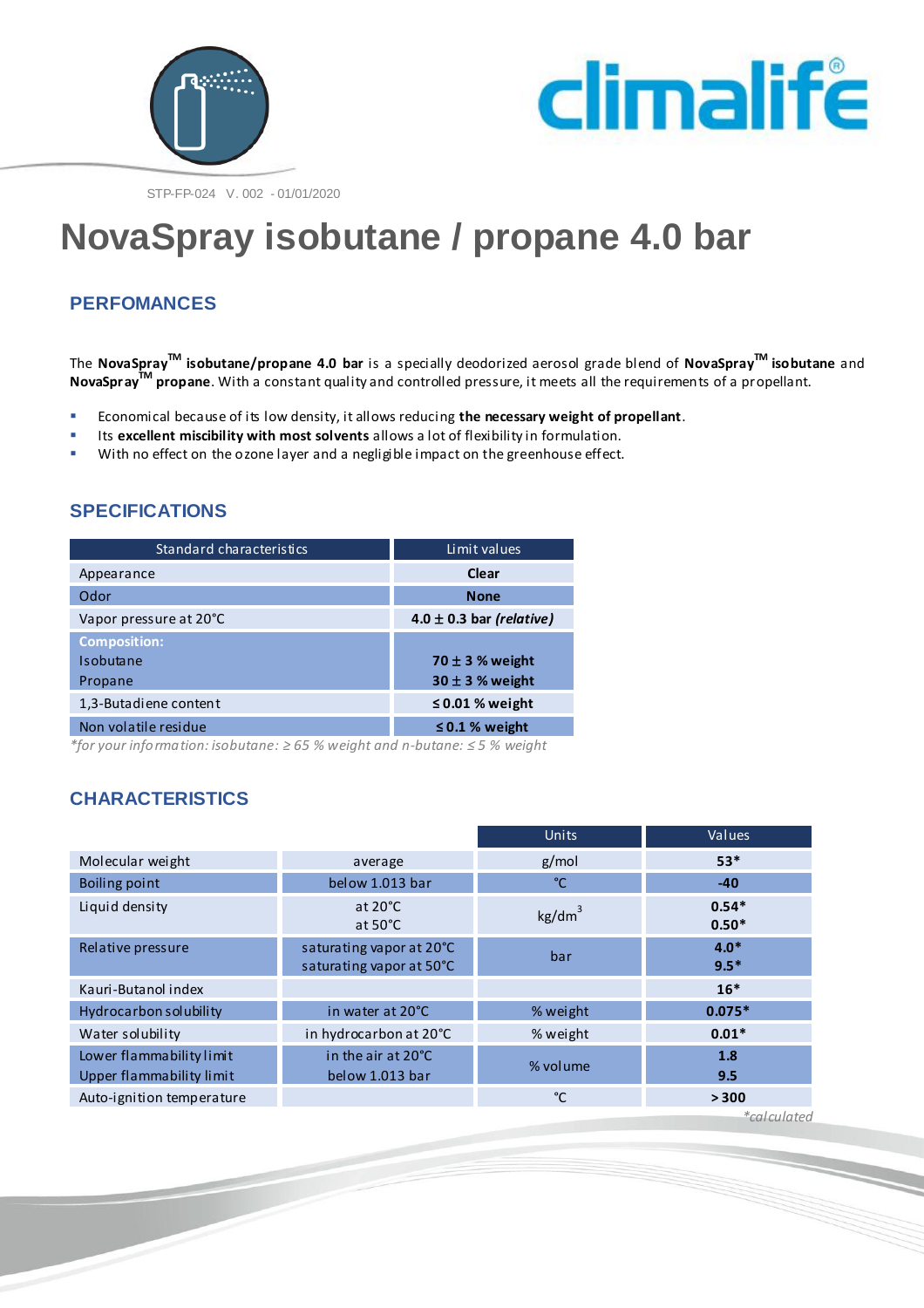



**NovaSpray isobutane/propane 4.0 bar**

## **PACKAGING**

|                                | <b>Bottles</b> |       | Container | <b>Bulk</b> |
|--------------------------------|----------------|-------|-----------|-------------|
| Capacity (liter)               | 26             | 88    | 930       |             |
| Tare (kg)                      | 16             | 38    | 460       |             |
| Load (kg)                      | 13             | 41    | 430       |             |
| Diameter (mm)                  | 300            | 300   | 860       |             |
| Height (mm)                    | 630            | 1530  | 2330      | 5 to 20 T   |
| Outflow external diameter (mm) | 21.7           | 21.7  | 26.1      |             |
| Tap: left pitch (mm)           | 1.814          | 1.814 | 1.814     |             |
| Test pressure (bar)            | 30             | 33    | 33        |             |

Packaging technical characteristics are available upon request to the commercial department.

Feasibility of filling packaging of the customers if they are in conformity with the legislation.

**Contact us for any other specific packaging.** 

# **STORAGE AND SHELF LIFE**

#### **Precautions for handling and storage :**

#### **French plants are controlled by the regulation of listed Establishments and have to comply**

**with it** *(or with the local legislation).*

- All packaging will be stored in a dry, well ventilated, easily accessible place, sheltered from sunlight and bad weather, away from any ignition source.
- It is recommended to store all packaging either in a specific place or isolated and sheltered by a fence.
- All packaging and piping will be grounded to discharge static electricity.
- **EXECT A LEAK detectors, put at ground level, will be connected to an audible alarm, which will trigger in the event of leaks.**
- The whole equipment will be tested with an appropriate leak detector before use.
- Material and electrical equipment in an explosive atmosphere will comply with the regulations *(grounding, equipotential bonding, ATEX material).*

**Climalife can study the set up and assembling of your storage tanks, piping, and pumps, according to the prevailing regulations**